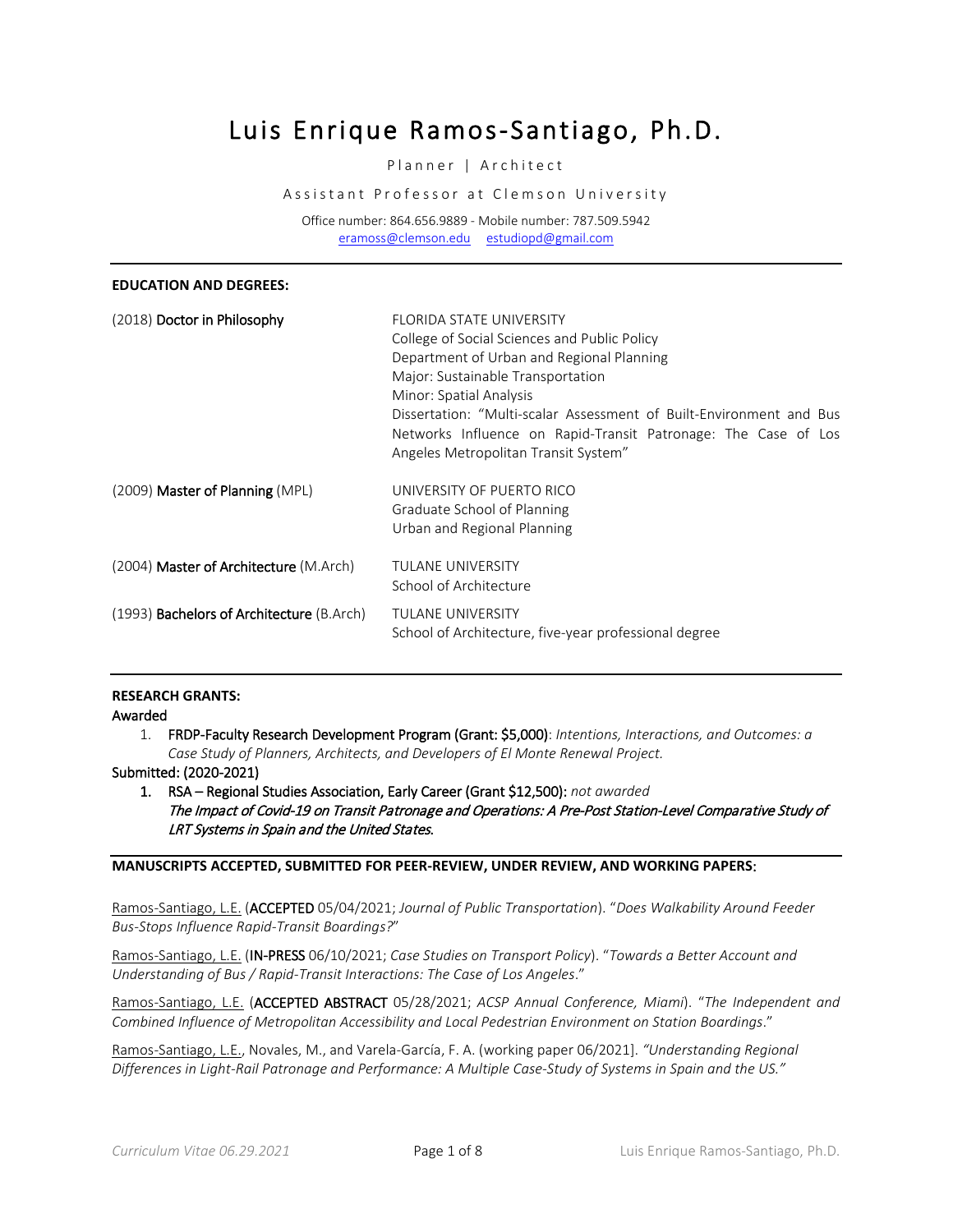Ramos-Santiago, L.E. (working paper; *TRB 101st Annual Meeting 2022, Washington D.C.*). "*Centrality or Metropolitan Accessibility: Which Topological Composite Indicator Matters Most for Transit in Dispersed Agglomerations?*"

Ramos-Santiago, L.E., Derochers, L. (working paper; to be submitted to *Journal of Transportation and Land Use*). *"Examining the Influence Of Walkability And Feeder Bus Connectivity On MARTA's OD Flows."*

Ramos-Santiago, L.E. and Rodríguez, Y.N. (working paper). "The Impact of U.S. Federal Housing Acts [1934-1966] in San Juan of Puerto Rico: Neighborhood Morphological and Typological Experimentations, Metropolitan Restructuring, and Communities Displacement"

Meng, A., Xuewu, C., Ramos-Santiago, L.E. (working paper). *"Streetcar Development in 21st Century China: A Reflection on Motivations, Function, and Performance."*

#### **SELECTED PUBLICATIONS** (pr =peer reviewed):

Ramos-Santiago, L.E. (2018). *Multi-scalar Assessment of Built-Environment and Bus Networks Influence on Rapid-Transit Patronage: The Case of Los Angeles Metropolitan Transit Network*, PhD dissertation, Florida State University. ProQuest Dissertations and Theses database. ID: 14637 (ProQuest).

Ramos-Santiago, L.E., Brown, J. (2016, June 9<sup>th</sup>). Streetcars and light rail services serve different rider markets in American cities [Web log post]. London School of Economics – American Politics and Policy; link: <http://bit.ly/1YeQPu7>

Meléndez-Ackerman, E.J.; Nytch, C.J.; Santiago-Acevedo, L.E.; Verdejo-Ortiz, J.C.; Santiago-Bartolomei, R.; Ramos-Santiago, L.E.; Muñoz-Erickson, T.A. (2016). Synthesis of Household Yard Area Dynamics in the City of San Juan Using Multi-Scalar Social-Ecological Perspectives. *Sustainability*; *8*, 481 p[r http://dx.doi.org/10.3390/su8050481](http://dx.doi.org/10.3390/su8050481) 

Ramos-Santiago, L.E., Brown, J., Nixon, H. (2016). The Streetcar Resurgence in the U.S.: Transit Strategy, Growth-Machine Tactic, or Some of Both? *Transportation Research Record*: *Journal of the Transportation Research Board of the National Academies*. DOI: 10.3141/2540-04. pr <http://dx.doi.org/10.3141/2540-04>

Ramos-Santiago, L.E., Brown, J., Nixon, H. (2015). The Transit Performance of Modern-Era Streetcars: A Consideration of Five U.S. Cities. *Transportation Research Record: Journal of the Transportation Research Board*, No. 2534, pp 57-67. DOI 10.3141/2534-08. pr http://trrjournalonline.trb.org

Ramos-Santiago, Luis E., et al. (2015). A Cautionary Tale of Two Streetcars: Little Rock's River Rail and Tampa's TECO Line.*, 2015.* Full Issue 18(1). *Journal of Public Transportation 18 (1):* pr <http://scholarcommons.usf.edu/jpt/vol18/iss1/9>

Ramos-Santiago, L.E., & Brown, J. (2016). A Comparative Assessment of the Factors Associated with Station-Level Streetcar versus Light Rail Transit Ridership in the United States. *Urban Studies*. April 2016; vol. 53, 5: pp. 915-935., first published on February 27, 2015 DOI: 10.1177/0042098015571057 pr

Brown, J., Nixon, H., & Ramos, L.E. (2015). *The Purpose, Function, and Performance of Streetcar Transit in the Modern U.S. City: A Multiple-Case-Study Investigation* (No. CA-MTI-14-1201); pr <http://transweb.sjsu.edu/project/1201.html>

Ramos-Santiago, L.E., Santiago-Acevedo, L., Villanueva-Cubero, L., Rodriguez-Melendez, Y. (2014). Green Area Loss in San Juan's Inner-ring Suburban Neighborhoods: a Multidisciplinary Approach to Analyzing Green/Gray Area Dynamics*, Ecology & Society*, The Resilience Alliance, ISSN: 1708-3087. pr <http://www.ecologyandsociety.org/vol19/iss2/art4/>

Ramos-Santiago, L. E., Santiago-Acevedo, L., Villanueva-Cubero, L. (2012). Green Area Loss in San Juan's Urban Neighborhoods: Estimation Methods, Environmental Consequences, and Preliminary Identification of Precipitating Factors and Processes. In M. Hompton & M. Heberling (Eds.), *Proceedings of Quantifying Sustainability in Puerto Rico: A Scientific Discussion, EPA Number: EPA/600/R/12/723*(pp. 12-14, Appendix F). San Juan, Puerto Rico (June 5- 7, 2012): United States Environmental Protection Agency and Commonwealth of Puerto Rico Environmental Quality Board[. www.http://nepis.epa.gov/Adobe/PDF/P100GN8T.pdf](http://www.http/nepis.epa.gov/Adobe/PDF/P100GN8T.pdf)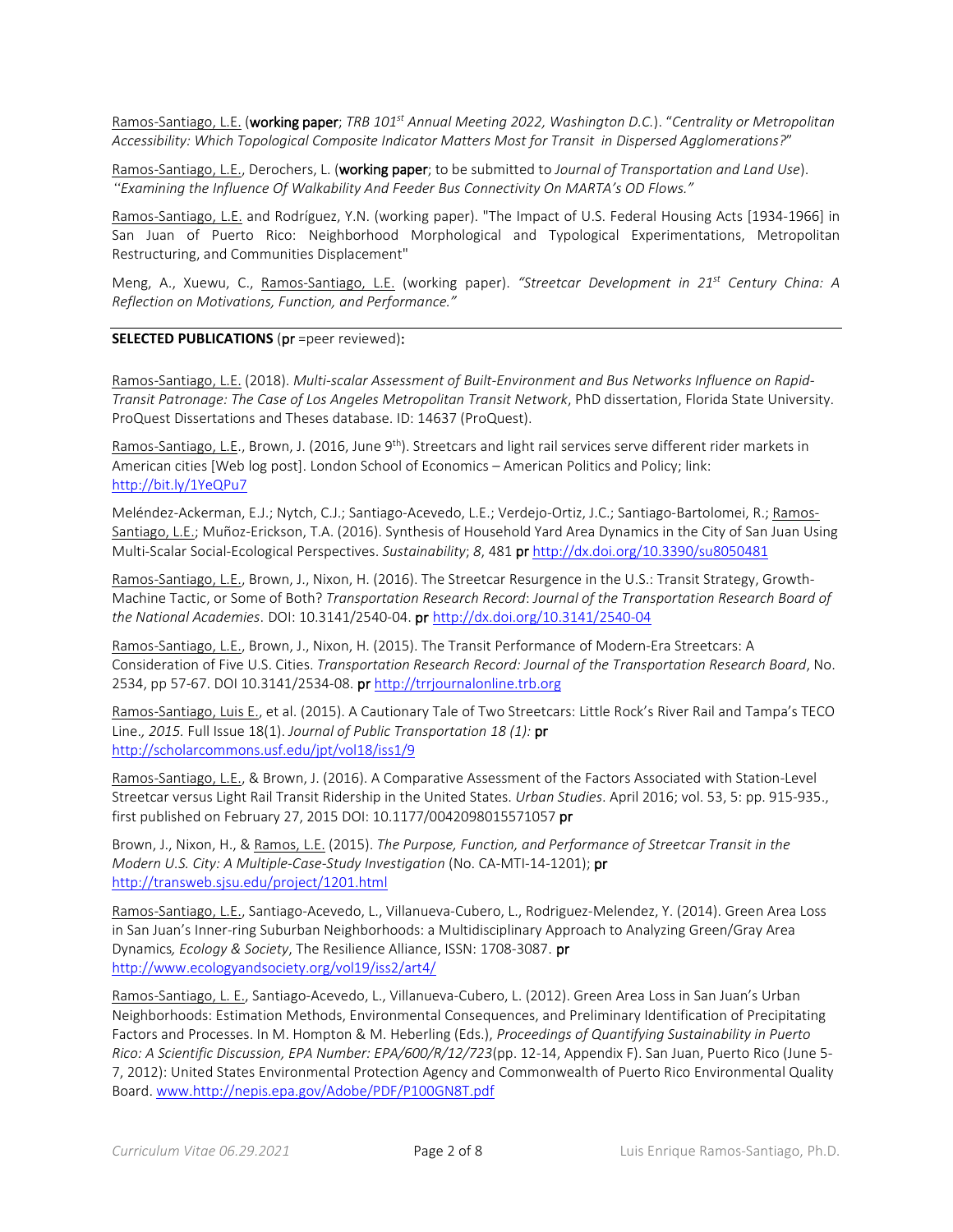Ramos-Santiago, L.E. (2011). Planificación e Implementación de Utopías Suburbanas en San Juan de Puerto Rico, *Patrimonio*, Vol. II, pp. 52-61, State Historic Preservation Office, San Juan, Puerto Rico. ISSN: 2157-1880; (website) [http://www.oech.pr.gov/;](http://www.oech.pr.gov/) (publication)

<http://www2.pr.gov/oech/oech/Documents/Revista%20Patrimonio/Patrimonio%20Vol%C3%BAmen%20II.pdf>

Ramos-Santiago, L.E. (2010). Physical Transmutations And Social Disruptions Of The Functional City Paradigm In The Americas – The Case of El Monte Redevelopment, *11th International DOCOMOMO Conference Proceedings-Mexico City 2010 (CD)*, Docomomo International, Barcelona, Spain. <http://www.docomomo.com/shop/node/65>

Ramos-Santiago, L.E. (2009). Towards an urban and sustainable Puerto Nuevo: A green redevelopment of the first suburbs in San Juan of Puerto Rico. M.P. Thesis. University of Puerto Rico, Rio Piedras (Puerto Rico). ProQuest, UMI Dissertations Publishing. Dissertation/thesis number 1478567. <http://search.proquest.com/docview/305041616>

Ramos-Santiago, L.E. (2009). Reconstruyendo Ciudades Deterioradas : El Caso Del Primer Gran Suburbio Puertorriqueño, *Instituto de Arquitectura Tropical (Editorial On-Line)*, Costa Rica, pr <http://www.arquitecturatropical.org/EDITORIAL/INDEX.htm>

Ramos-Santiago, L.E. (2008). Rethinking The City Inside-Out - A Case Study In the Tropics, *Neighbourhood - The International Journal of Neighbourhood Renewal*, Vol. 1, Issue 1. Holden Publishing, Liverpool, U.K. pr

#### SUMMARY OF TEACHING, RESEARCH, LAND-USE PLANNING, URBAN DESIGN, AND ARCHITECTURAL DESIGN WORK :

1. Assistant Professor: Clemson University, Department of City Planning and Real Estate Development, Clemson, South Carolina.

*Graduate courses taught*

- a. CRP-8070/8071 "Professional Planning Studio + Lab"
- b. CRP-8020 "Site Planning"
- c. CRP-8220 "Urban Design"
- d. CRP-8080 "Land-Use and Comprehensive Planning"
- e. CRP-8130 "Fundamentals of Transportation Planning"
- f. CRP-8890 "Planning for Bicycle and Pedestrian-Friendly Communities" (new course offering)
- g. CRP-8600 "Terminal Project / Thesis" (Major Advisor and Co-Advisor)
	- *Sprawl, Automobile Dependence and Plausible Solutions for Suva, Fiji.* Student: Vosawale Lesuma [main supervisor; successfully defended in Spring 2021]
	- *Identifying Obstacles & Presenting Solutions to Make a Downtown Area Easily Accessible for the Blind & Visually Impaired.* Student: Julee Ann Martin [main supervisor; successfully defended in Spring 2021]
	- *Worth the Gamble? A Light Rail Transit Feasibility Study of Reno, Nevada.* Student: Max Plankey [committee member; successfully defended in Spring 2021]
	- *Un-Realized Potential: A Complete-Street Corridor Analysis and Redesign Recommendation for Sumter Street in Columbia, SC.* Student: Marc Riddlehoover [main supervisor; successfully defended in Spring 2020]
	- *Beyond Main Street: The Role of 'B' Streets in North American Mid-sized Cities.* Student: Glenda Dias [committee member; succesfully defended in Spring 2020]
	- *MOR BIKING Downtown and Adjacent Neighborhoods Street Network Assessment for Bicycle Commuting: Morganton, N.C.* Student: Brian Conner [committee member; succesfully defended in Spring 2020]
	- *Factors Affecting MARTA Ridership: TOD, Non-Pedestrian Access, or Something Else?* Student: J. Luke Derochers [main supervisor; successfully defended in Spring 2019]
	- *Community Bike Shops as Youth Improvement Programs: Influences on Mobility & Accessibility of Youth Participants*. Student: Adrienne Warren [main supervisor; sucessfully defended in Spring 2019]
	- *Leveraging 3D Land-Use Models with Direct-Demand Transit Ridership Models for Transit*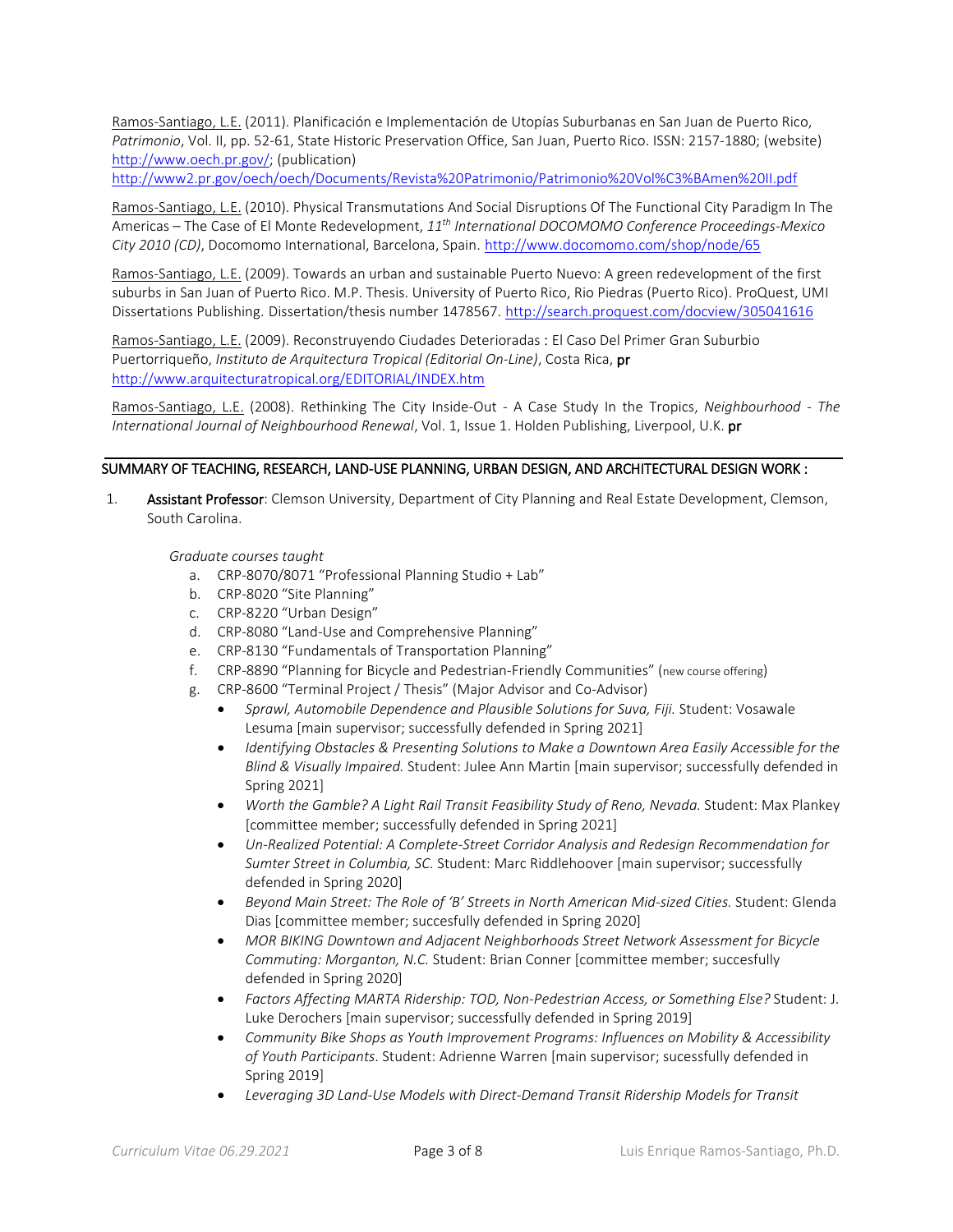*Oriented Development (TOD) Scenario Planning*. Student: Jay Keveany [committee member; successfully defended in Spring 2019]

h. PDBE-8870 "Readings in City Planning" (doctoral level course)

#### *Proposed Graduate Courses*

- a. "Transportation and Land-Use Interactions" Theory
- b. "Urban Utopias / Transportation Utopias" –Theory / Graduate Seminar (syllabus available)
- c. "Direct Demand Modeling for Transit and TOD Scenario Planning and Policy Analyses" Methods (advanced); intermediate GIS and intermediate statistical/regression modeling required (i.e. OLS, NBREG; STATA).
- d. "Origins, Evolution, and Future[s] of Declining Inner- and Outer-ring Suburbs" Theory/ Visioning / Urban Palnning and Design Studio.
- 2. Instructor: Florida State University, Department of Urban and Regional Planning, Tallahassee, Florida. Designated instructor responsible for course content, literature, lecturing, and grading.

#### *Undergraduate courses*

- a. URP4710 "Transportation Issues and Introduction to Urban Transportation Planning"
- b. URP4022 "Collective Decision-Making in Urban Planning"

## 3. Research:

- a. Principal Investigator: *Intentions, Interactions, and Outcomes: a Case Study of Planners, Architects, and Developers of El Monte Renewal Project.* (2019-present)
- b. Co-Principal Investigator: *The Transit Performance of Small Light-Rail Systems in Spain and the United States: An International Comparison.* (2019-present)
- c. Researcher/Lead Author: Mineta Transportation Institute, San Jose, California (http://transweb.sjsu.edu/index.htm). Quantitative and qualitative analysis of modern-era streetcar planning, performance, and implementation in U.S. cities. Conference presentations and peer-reviewed publications (2013-2015).
- d. Research Assitant: Florida State University, Department of Urban and Regional Planning, Tallahassee, Florida. Quantitative and qualitative research on transit and transportation policy issues. Conference presentations and peer-reviewed publications (2012-2015).
- e. Researcher: San Juan ULTRA-Exploratory research group (NSF and US Forest Service sponsored Urban Long Term Research Area; http://sanjuanultra.org/). Interdisciplinary social-ecological investigations focused on urban and suburban green/gray area dynamics in tropical cities. Researcher, lead author, and collaborator as part of the green areas team (2011-2013, 2016).
- 4. Research Mentor / Supervisor: Undergraduate Research Opportunity Program (UROP) Center for Undergraduate Research and Academic Engagement, Florida State University; Topic: *Access to Rapid Transit in the U.S. - Statistics and Modal Distribution Analyses*. Students: Alannah Harrington (civil engineering, 2017-2018); Dominique Turnbull (international studies/urban planning, 2016-2017).
- 5. Project Architect / Urban Designer: 4M Design Group LLC, Tallahassee, Florida (USA). Staff architect and project architect: conceptual /preliminary / final design, detailing, construction documents elaboration (plans, technical specifications), engineering consultants coordination (structural, electrical, mechanical, civil, safety), client-builder contract management and construction observations (2016-2017).
- 6. Director of Planning and Architecture Departments: GNA & Associates, San Juan, Puerto Rico. Municipal comprehensive land-use planning, public architecture, and urban design consultancy firm (2010-2012).
- 7. Co-founder and President: " arquitectura | ramos + lozada PSC ", San Juan, Puerto Rico. Public and private architecture, urban design, and municipal planning consultancy firm (2005-2010).
- 8. Project Architect: Luis Flores Architects PSC, San Juan, Puerto Rico. Architecture and urban design, permits, staff and construction contract supervision (2000-2005).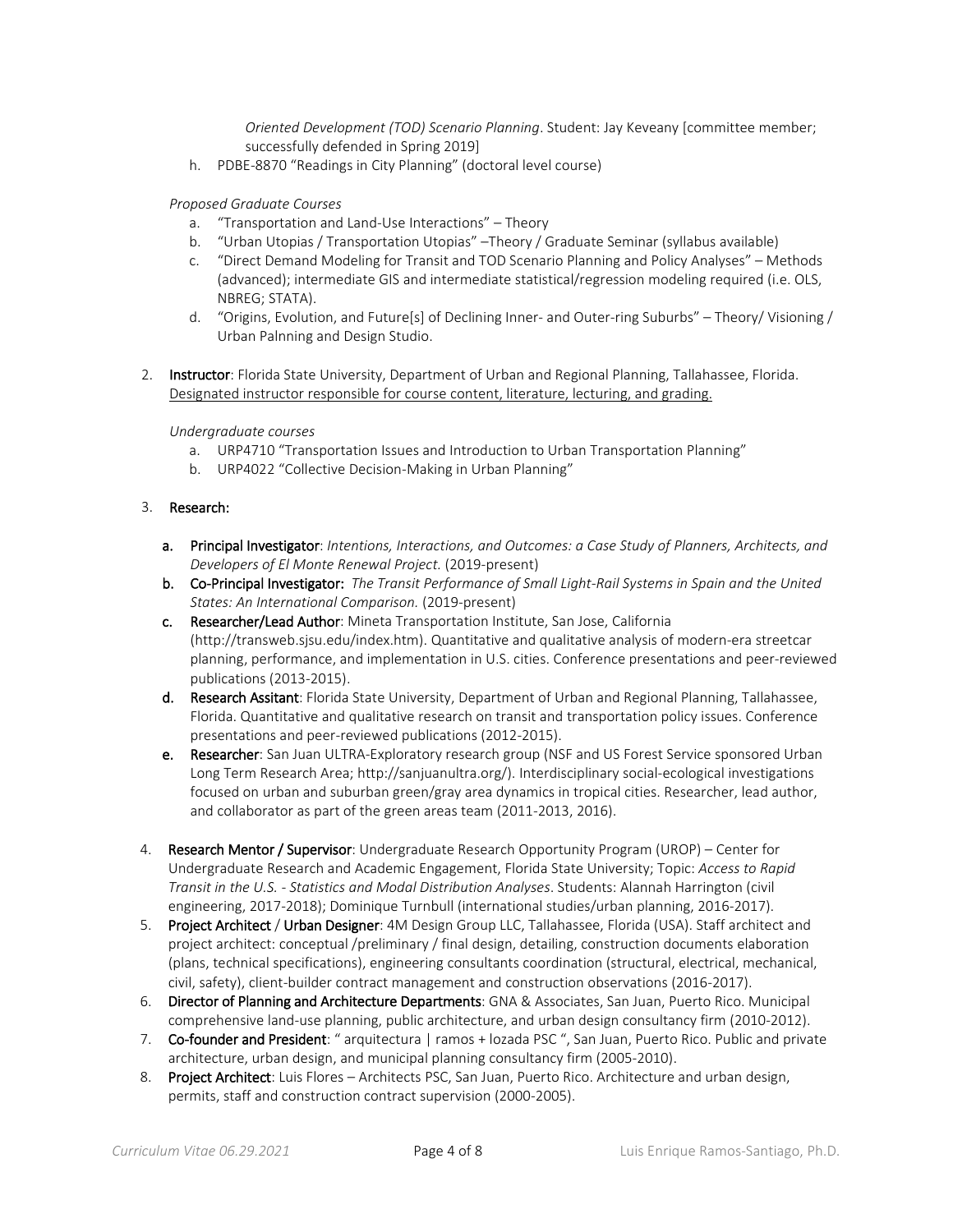- 9. Senior Architect: Alexis O. Fernandez-Vives, AIA, Santurce, Puerto Rico. Historic Rehabilitation and Architecture. Materials and systems research, exterior and interior design, detaling, engineering consultants coordination, and ACAD drafting (1998-2000).
- 10. Architect: Marvel, Flores, Cobian & Assoc. PSC, Santurce, Puerto Rico. Staff architect and project architect: conceptual /preliminary / final design, detailing, construction documents elaboration (plans, technical specifications), engineering consultants coordination (structural, electrical, mechanical, civil, safety), clientbuilder contract management, and construction observations (1992-1998).

# SELECTED COMMITTEE EXPERIENCE / UNIVERSITY SERVICE

- 1. MCRP Student Admission and Scholarship Committee (2018-2019, 2019-2020, 2020-2021)
- 2. CAAH Faculty and Student Award Committee Member (2018-2019, 2019-2020, 2020-2021)
- 3. MCRP New Faculty Search Committee Member (2018-2019, 2019-2020)
- 4. Association of Collegiate Schools of Planning (ASCP) 2019 Conference: Round Table Co-Organizer (October 2019)
- 5. Association of Collegiate Schools of Planning (ACSP) 2019 Conference: Pedestrian/Bicycle Tour Coordinator/Facilitator (2019)
- 6. CPRED 2yr Chair Evaluation Committee (2018-2019)
- 7. Member, PDBE Dissertation Committee, Ying Zhao (2018-2020)
- 8. Member, PDBE Dissertation Committee, Jueminsi Wu (2019-2021)
- 9. Member, PDBE Dissertation Committee, Shaobo Li (2020-2021)
- 10. Advisor, PDBE Doctoral student, Farnaz Kamyab (2019- Present)

#### ACADEMIC HONORS AND AWARDS:

- 1. Faculty Research Development Program (Grant) 2019- [FRDP]: *Intentions, Interactions, and Outcomes: a Case Study of Planners, Architects, and Developers of El Monte Renewal Project.*
- 2. Dissertation Research Grant Top Tier: Graduate School Office of the Dean, the Congress of Graduate Students (COGS), the Office of the Provost, and the Office of Research; Florida State University (2016-2017).
- 3. Multi-year Departmental Full-Tuition Scholarship and Graduate Assistantship: Department of Urban and Regional Planning, Florida State University (2012-2016).
- 4. Academic Merit & Outstanding Performance Scholarship: Decanato de Estudios Graduados e Investigación (DEGI)/ Dean of Graduate Studies & Research, University of Puerto Rico (2007-2008).
- 5. Osvaldo Ruiz Villarubia Graduate School of Planning Outstanding Student Award 2009: Sociedad Puertorriqueña de Planificación/ Puerto Rican Planning Society (under recommendation of the faculty of the Graduate School of Planning University of Puerto Rico (November 2009).
- 6. Research & Travel Scholarship, SDG Transport & Urban Planners: London, U.K.; Decanato de Estudios Graduados e Investigación (DEGI)/ Dean of Graduate Studies & Research, University of Puerto Rico (November 2007).
- 7. Golden Key International Honour Society: Florida State University (2013).
- 8. Who's Who Among Students In American Universities & Colleges: Golden Key International Honour Society (1 of 10), University of Puerto Rico (2010).
- 9. CNU Charter Awards 2007 Winner: Congress for the New Urbanism (CNU). Academic investigation project: "Towards an Urban and Sustainable Puerto Nuevo", Philadelphia (summer 2007). <https://www.cnu.org/sites/default/files/Awards2007.pdf>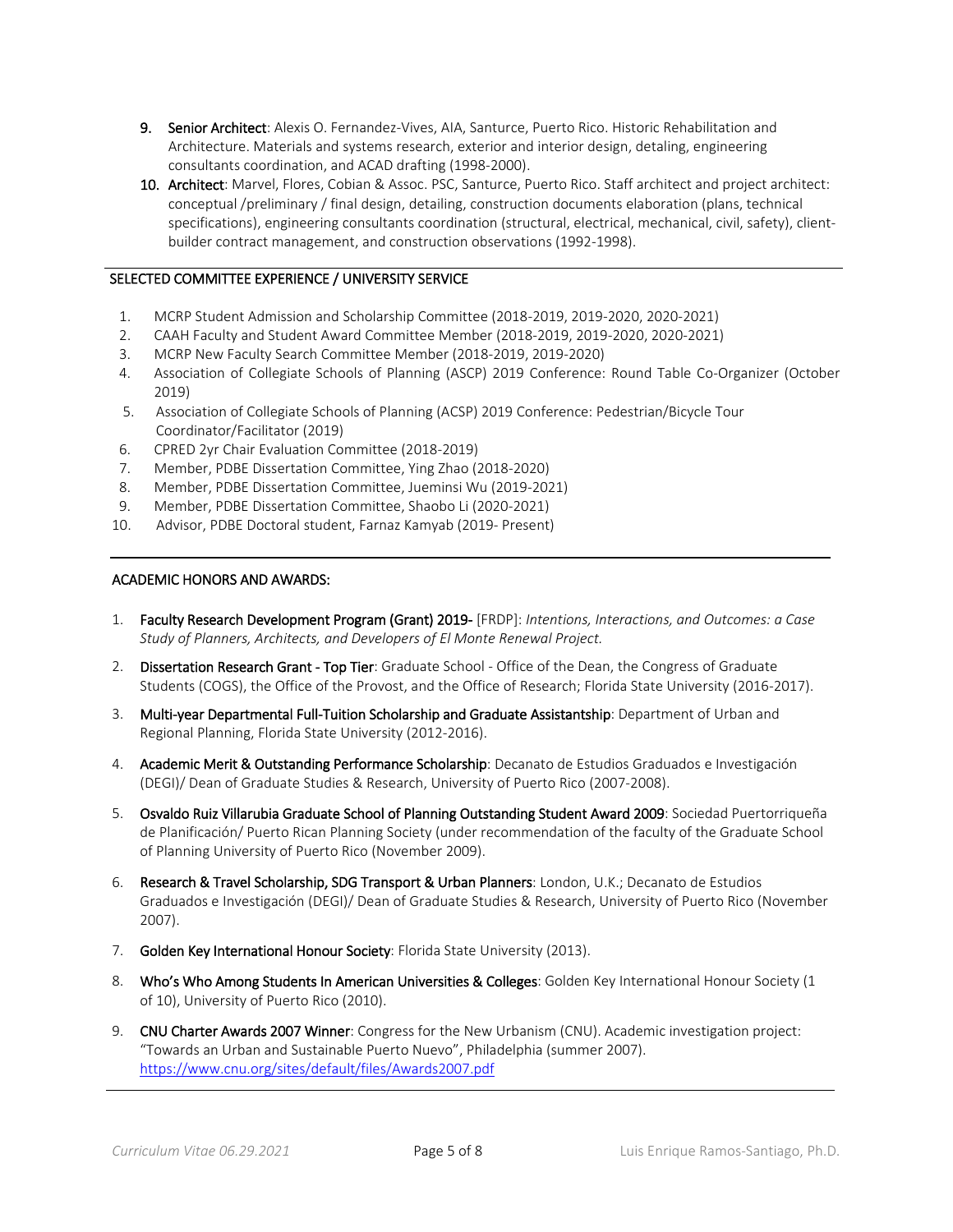- 10. Travel Scholarship: Ecocity World Summit 2008, for paper presentation, San Francisco, U.S.A. Decanato de Estudios Graduados e Investigación (DEGI)/ Dean of Graduate Studies & Research, University of Puerto Rico (2008).
- 11. Distinguished Youth Award in Urbanism: United Nations Youth Committee, Puerto Rico Chapter (1998).
- 12. First Honors in Architecture: Newcomb Spring Arts Festival, Tulane University-School of Architecture, Lousiana, USA (1990).

#### DETAILED ARCHITECTURE AND URBAN DESIGN EXPERIENCE:

- (Jan. 2017- Jan. 2018) Architect; 4M Design Group: *Fitzgerald Residence* Panama Beach City, Florida (USA)
- (Jan. 2017- Jan. 2018) Urban Designer/Architect; 4M Design Group: *Summerfield Residential Development* Tallahassee, Florida (USA)
- (Jan. 2017-Aug. 2018) Project Architect; 4M Design Group: *Delta-Zeta Sorority Renovations (FSU), Delta-Sigma Sorority Expansion* – Tallahassee, Florida (USA)
- (2012) Lead Architect, Alvarez-Ramos Residence Remodeling and Construction documents Livingston, N.J (USA)
- (Dec. 2009-2010) Lead Architect, *Dr. Ramos Residence Improvements* San Juan, Puerto Rico
- (Jun. 2010- Jan. 2011) Architect; G Navas & Assoc, Inc. in collaboration with URS Caribe, LLP: *Municipality of Vega Alta Sports Complex* – Vega Alta, Puerto Rico
- (2007) Project Architect, arquitectura: ramos + lozada, csp: *Eco-cabaña Sosa Pascual* Rio Grande, Puerto Rico
- (2007) Senior Staff Architect/ Behar-Ybarra engineers-architects: *Mayagüez 2010 Central-American Games: Baseball Stadium and Track & Field-Soccer Stadium* –Puerto Rico
- (2006) Project Architect, arquitectura: ramos + lozada, csp: *Hoglund Residence and Apartment Complex* San Juan, Puerto Rico
- (2005) Project Architect & Planner, arquitectura: ramos + lozada, csp: *La Vía Community Rehabilitation* Aguadilla, Puerto Rico
- (2005) Project Architect, arquitectura: ramos + lozada, csp: *El Monte 739: Interior Remodeling & Rehabilitation of the Ramos-Rodríguez Apartment* – Hato Rey, Puerto Rico
- (2004-2008) Project Architect & Planner, arquitectura: ramos + lozada, csp: *San Pedrito Agro-EcoTourism Hotel* Adjuntas, Puerto Rico
- (2002-2003) Project Architect/Task Manager, Versus Corporation (Art, Architecture and Construction Management): *Guayanilla, Juana Díaz, and Peñuelas Historic Town Centers infrastructure rehabilitation and public space improvements* – various towns, Puerto Rico
- (2000-2002) Project Architect, Luis Flores Arquitectos, PSC: *Juan J. Osuna Elementary School* Trujillo Alto, Puerto Rico; Bo. Maguayo Middle High School – Dorado, Puerto Rico; Canovanas Vocational High School, Canovanas, Puerto Rico
- Project Architect, Luis Flores Arquitectos, PSC: *Dorado East Public Terminal Improvements and Adaptive Rehabilitation* – Dorado, Puerto Rico
- Project Architect, Arq. Eduardo Molinari & Asociados (EMA): *PFS Caguas Dry & Cold Storage Facilities* Caguas, Puerto Rico
- Staff Architect, Arq. Eduardo Molinari & Asociados (EMA):
	- *Escambrón Beachfront Park Improvements (Phase 1)*
	- *Puerta de Tierra Master Plan / Transportation Study (Planning)*
	- *Hogar Teresa Toda Religious / Academic Complex Expansion (Chapel, Dormitory, and School)*
	- *Guaynabo Toll Plaza*
	- *Utuado Vocational High School*
	- *Refrigerama New Offices and Storage Facilities*
	- *Clínica Las Américas (CLA) Multilevel Parking Structure*
- Staff Architect, Arq. Alexis Fernández Vives, AIA: *Ochoa Building Historical Rehabilitation, Expansion, and General Improvements* – Old San Juan, Puerto Rico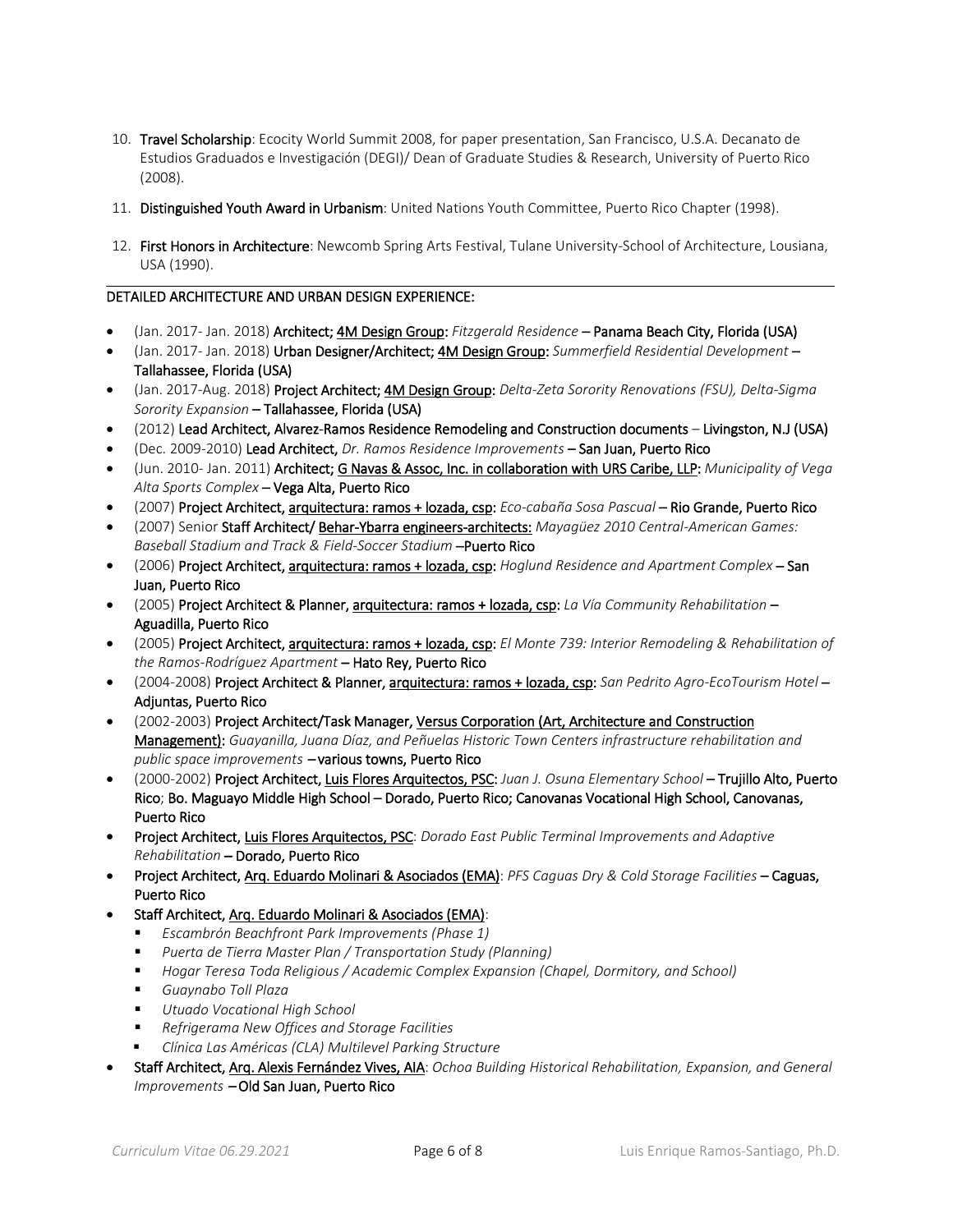- Project Architect, Marvel, Flores, Cobián & Associates: *Elderly Daycare Center* Santa Isabel, Puerto Rico
- Project Architect, Marvel, Flores, Cobián & Associates: *Playita Cortada Community & Recreational Center* Santa Isabel, Puerto Rico

# DETAILED URBAN & REGIONAL (MUNICIPAL) PLANNING EXPERIENCE:

- (2010–2012) Director and Planner, G Navas & Assoc., Inc. *1) Revisión Integral del Plan de Ordenación Territorial de la Isla-Municipio de Vieques (Comprehensive Land-use Plan); 2) Plan de Área para Desarrollos Turísticos Sostenibles; 3) Solicitud de Cambios en Calificación (Zonificación) y Clasificación de Predio Publico y Definición de Parámetros de Desarrollo Para Instalaciones Turísticas Sostenibles, Municipio Autónomo de Vieques.* Client-Municipality of Vieques, Puerto Rico
- (Nov. 2007–Nov. 2008) Urban Planning Consultant, arquitectura: ramos + lozada, csp: *Desarrollo del Plan de Ensanche #2.* Client- Municipality of Mayagüez, Puerto Rico
- (2005-2006) Staff Planner, Sky Planning Corporation. Client- Municipality of Lares, Puerto Rico
- (2004–2005) Staff Planner and Architecture Consultant, Sky Planning Corporation. Client- Housing Department -Municipality of San Juan, Puerto Rico
- (2004–2005) Staff Planner and General Coordinator, Sky Planning Corporation: *Plan de Ordenación Territorial (Comprehensive Land-use Plan).* Client- Municipality of Adjuntas, Puerto Rico
- (2002–2005) Staff Planner and Coordinator, Primary Consulting Group. *Plan de Ordenación Territorial (Comprehensive Land-use Plan).* Client- Municipality of Mayagüez, Puerto Rico
- Staff Planner, CEPI (Consulta Económica y Planificación Integral): *Planes de Ordenación Territorial (Comprehensive Land-use Plans).* Clients- Municipality of Barranquitas, Municipality of Corozal, and Municipality of Villalba
- Staff Architect, Marvel, Flores, Cobián & Associates: *Plan de Ordenación Territorial (Comprehensive Land-use Plan).* Client- Municipality of Cabo Rojo. Also *Conceptual Urban Master Plans*. Clients- Municipality of Jayuya and Municipality of Santa Isabel, Puerto Rico

## CONTINUED PROFESSIONAL EDUCATION:

- "Introduction to LEED and Professional Accreditation Level 100" USGBC Caribbean Chapter, October 2009.
- "The International Building Code 2006 Seminar" AIA Continuing Education Program, October 2008.
- "Ecocity World Summit 2008" San Francisco, California (USA)
- "CNU Transport Summit 2007 London" Congress for the New Urbanism & The Prince's Foundation for the Built Environment.
- "Casos inesperados: riesgo profesional" *(Design professional risks seminar)* CAAPPR, 28th architect's convention 2006
- "Fundamentos del Diseño Sustentable" (*Sustainable Design Principles*) CAAPPR, 28th architect's convention 2006
- "Innovative Transport Solutions for Urban projects" CIAPR, Colegio de Ingenieros y Agrimensores de Puerto Rico, Jun. 2006
- "Urban Tree Planting Design and Technical requirements..." AAPR, Asociación de Arbolistas Profesionales de Puerto Rico, Feb. 2005
- "Design/Build for Architects" AIA Chapter of Puerto Rico, 2005
- "Arqueología para Arquitectos e Ingenieros" (*Archaeology for Architects and Engineers*) OECH, Oficina Estatal de Conservación Histórica: Evaluación proyectos según la sección #106 federal, 2005
- "XI Congreso Iberoamericano de Urbanismo" CIU 2004, Puerto Rico
- "Desarrollos Extensos y Consultas de Ubicación" (*Large Scale Developments Permit Process*) Colegio de Arquitectos y Arquitectos Paisajistas de Puerto Rico, 2003